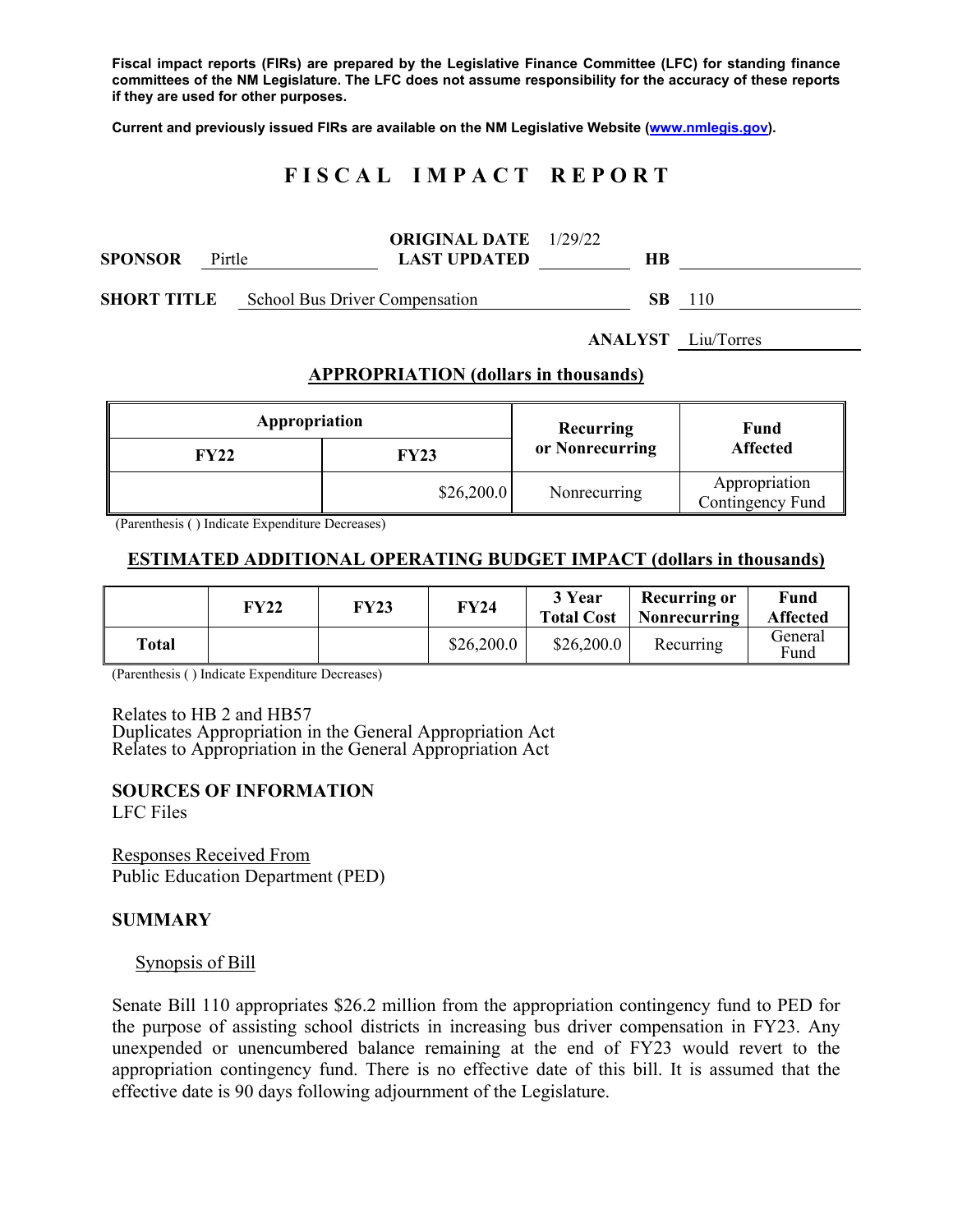### **Senate Bill 110 – Page 2**

# **FISCAL IMPLICATIONS**

The appropriation of \$26.2 million contained in this bill is a recurring expense to the general fund. Any unexpended or unencumbered balance remaining at the end of FY23 shall revert to the appropriation contingency fund. Although the bill does not specify future appropriations, establishing a new grant program could create an expectation the program will continue in future fiscal years; therefore, this cost is scored as recurring.

Funds in the appropriation contingency fund are dependent on expenditures from the state's emergency declarations and from federal reimbursements for prior disaster allotments. It is possible there will be insufficient funds in the appropriation contingency fund to meet this bill's appropriation if emergency allotment expenditures and federal reimbursements fail to meet expectations.

It is unclear if the bill is attempting to appropriate federal American Rescue Plan Act (ARPA) funds, which were appropriated to the appropriation contingency fund in the 2021 second special session. Those funds are expended in the General Appropriation Act of 2022 and may not be available for this or other uses.

According to PED's operating budget management system data, FY22 school transportation budgets include an estimated \$44.3 million for transportation personnel salaries and benefits and \$34.7 million for transportation contractors. Assuming 75 percent of transportation contractor funding is attributable to salaries and benefits and an average 25.8 percent fringe benefits ratio, the statewide estimated total funding budgeted for school transportation personnel salaries would be about \$55.7 million. Under these broad assumptions, the appropriation of \$26.2 million in this bill could provide enough funding for districts and contractors to offer school transportation personnel an average 37 percent salary increase for FY23.

PED estimates 2,100 school bus drivers operated buses for school districts and charter schools in FY22. As such, a proportional distribution of \$26.2 million to each school bus driver would be nearly \$12.5 thousand per driver, almost double an average school bus driver salary.

# **SIGNIFICANT ISSUES**

According to PED STARS data, school bus drivers are among the lowest paid educational personnel in New Mexico with a median salary of approximately \$15.8 thousand. The appropriation in this bill does not specify a target for increased salaries. While the appropriation would give PED a large amount of flexibility to decide how the funds are distributed, it also leaves a great deal of uncertainty about the legislative intent of the appropriation. PED notes the department would ultimately strive for equitable salary increases, but there are no statutory provisions tied to the bill requiring an equitable increase for school bus drivers. Moreover, the PED does not have administrative oversight over private school bus contractors, who are bound only by the state Minimum Wage Act.

## **ADMINISTRATIVE IMPLICATIONS**

This bill does not establish a target or method for determining salary increases. As such, PED would need to develop guidelines on how funding from this appropriation would be allocated to assist school districts in increasing school bus driver compensation. The department notes